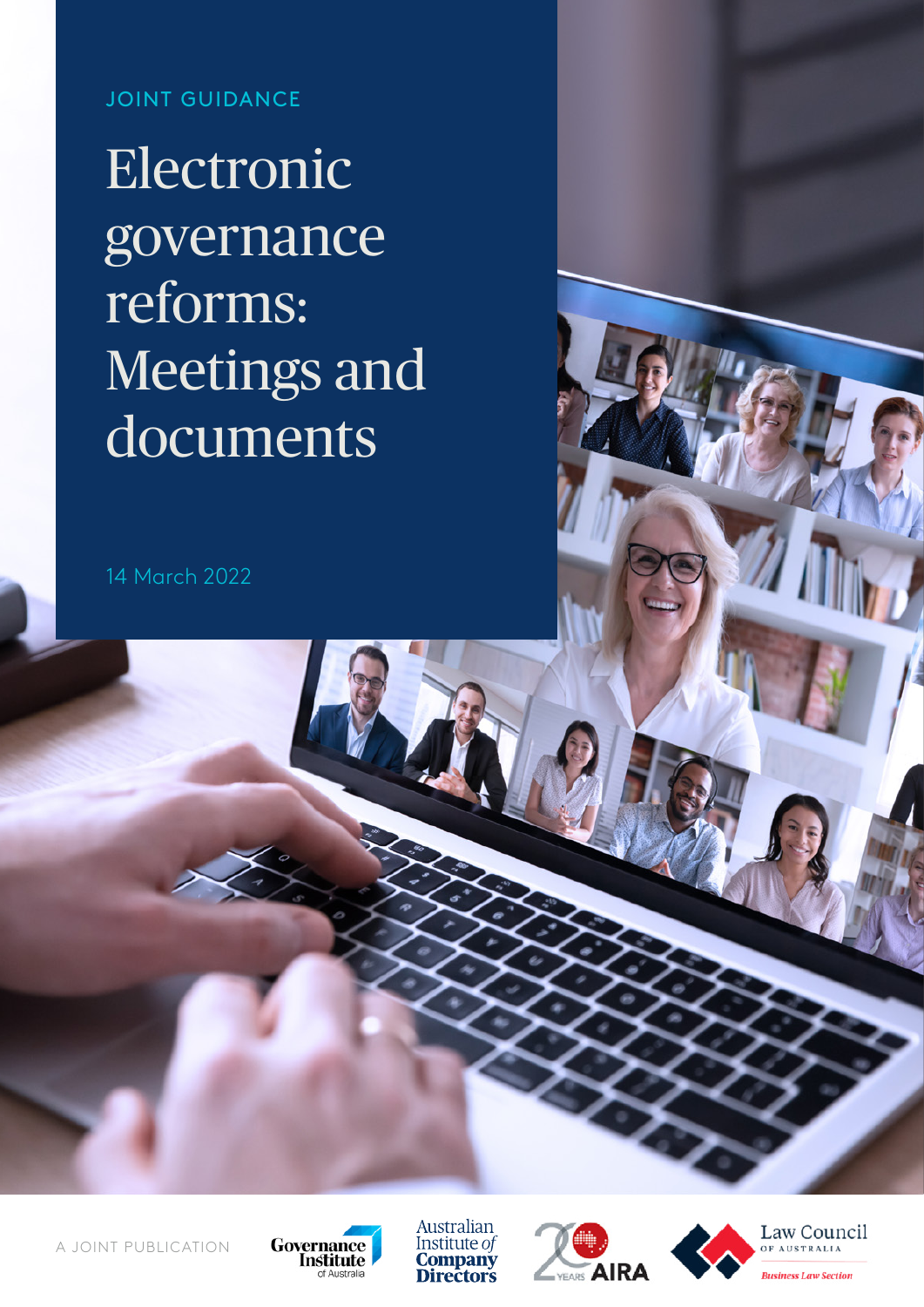

# **Contents**

| Introduction                                                                      |                                                                                      | 3  |
|-----------------------------------------------------------------------------------|--------------------------------------------------------------------------------------|----|
| <b>Section One   Tips for convening AGMs</b><br>Holding meetings using technology |                                                                                      | 5  |
|                                                                                   |                                                                                      | 7  |
| Section Two   Detailed guidance<br>on permanent reforms                           |                                                                                      | 10 |
| 1.                                                                                | Convening meetings using technology                                                  | 10 |
| $\overline{2}$ .                                                                  | ASIC Instrument allowing additional time<br>for the holding of virtual only meetings | 11 |
| 3.                                                                                | Meeting-related documents including<br>notices of meeting                            | 11 |
| 4.                                                                                | 'Reasonable opportunity to participate'                                              | 12 |
| 5.                                                                                | <b>Quorums for meetings</b>                                                          | 13 |
| 6.                                                                                | Independent reports on polls for listed<br>companies and schemes                     | 13 |
| 7.                                                                                | Signing and executing<br>documents electronically                                    | 14 |
| 8.                                                                                | <b>Review of legislation</b>                                                         | 14 |
| 9.                                                                                | <b>Additional resources</b>                                                          | 14 |

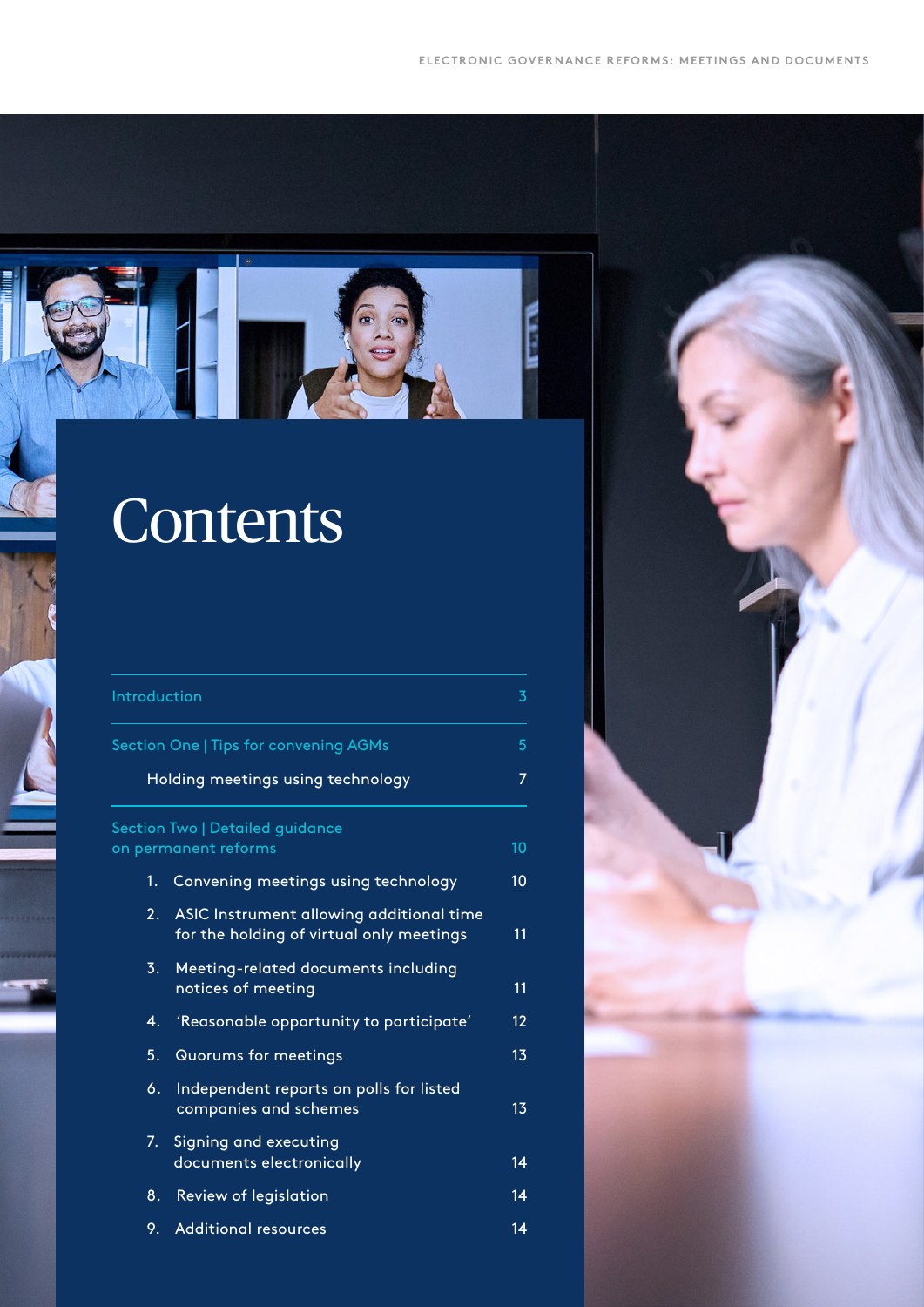# <span id="page-2-0"></span>Introduction

The long-awaited permanent reforms under the *Corporations Act Amendment (Meetings and Documents) Act 2022* (the Act) relating to AGMs and the signing and sending of electronic documents passed Parliament and came into effect on 23 February 2022.

The Act provides much needed certainty for organisations which have been operating under a series of temporary measures throughout the COVID-19 pandemic.

Specifically, the reforms amend the *Corporations Act 2001* (Cth) (**Corporations Act**) and will enable companies and registered schemes to:

- **·** convene physical, hybrid (that is, partly physical and partly virtual) and, if expressly permitted by the entity's constitution, wholly virtual meetings;
- **·** execute documents electronically, including corporate agreements, deeds and meeting minutes;
- **·** allow their members to elect whether to receive meeting-related documents in either physical or electronic form; and
- **·** enable a member or group of members with at least five per cent of the voting power of a listed company or registered scheme to require the appointment of an independent person to observe or report on a poll.

The reforms relating to document execution came into force on the day after the Act was assented to. However, the permanent reforms relating to meetings and meeting-related documents apply to documents sent and meetings held on or after 1 April 2022.

In the meantime, the temporary measures introduced under the *Treasury Laws Amendment [\(2021 Measures](https://www.aph.gov.au/Parliamentary_Business/Bills_Legislation/Bills_Search_Results/Result?bId=r6674)  [No. 1\) Act 2021](https://www.aph.gov.au/Parliamentary_Business/Bills_Legislation/Bills_Search_Results/Result?bId=r6674)* **(TLAA)**, which includes the ability to hold virtual AGMs regardless of any constitutional limitations, remain in force and will expire on 31 March 2022. Until this time, companies are still able to hold virtual members' meetings even if these are not currently permitted by their constitutions. ASIC has issued **[FAQs](https://asic.gov.au/regulatory-resources/corporate-governance/shareholder-engagement/faqs-virtual-meetings-for-companies-and-registered-schemes-held-between-1-april-and-30-june-2022/)** about virtual meetings for companies and schemes holding meetings before 30 June 2022.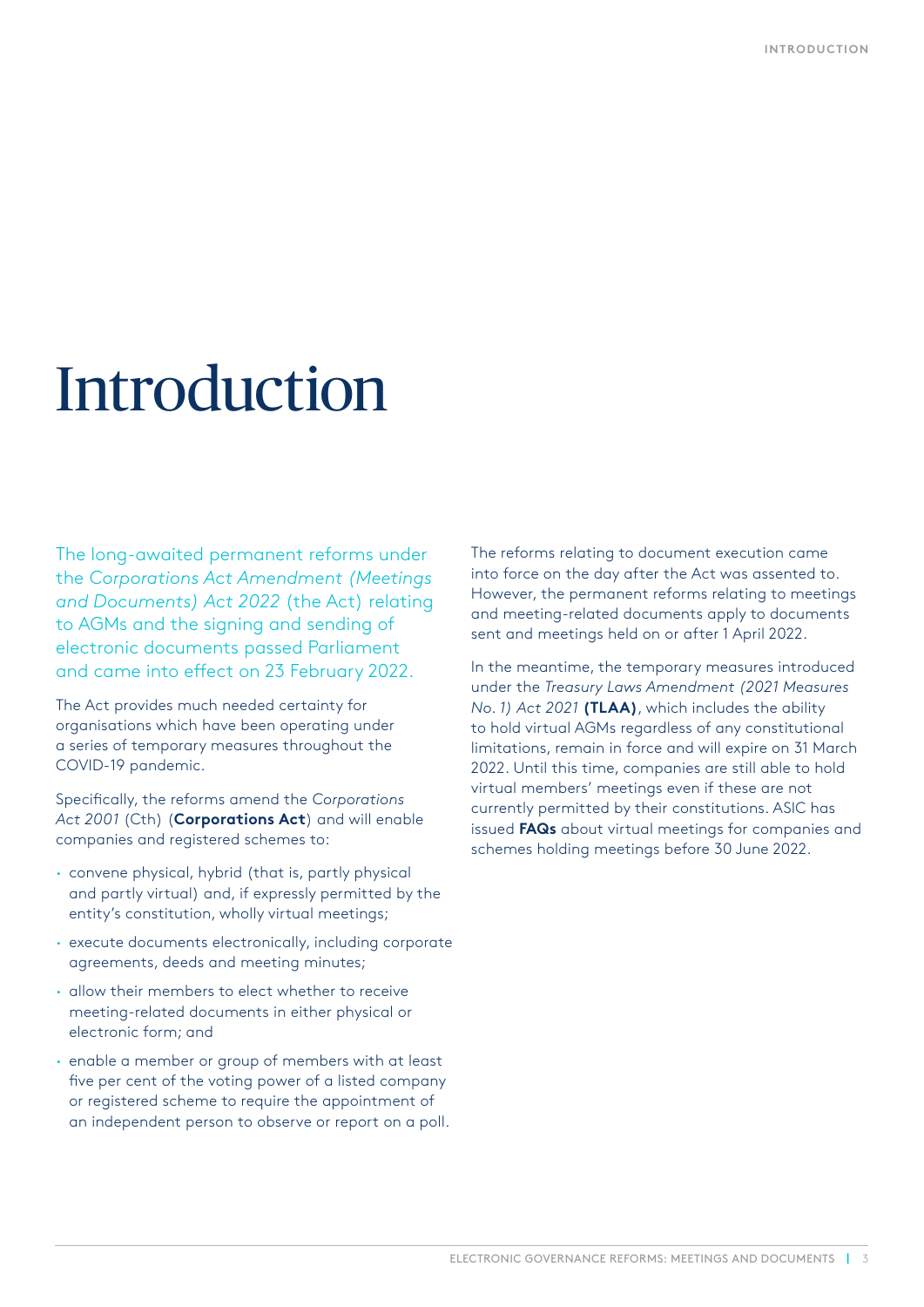There is no change to ASIC's emergency powers introduced under TLAA which enable it to grant individual or class relief for up to 12 months to allow companies and registered schemes to:

- **·** hold wholly virtual meetings even after the expiry of the temporary relief under TLAA and even if not permitted by their constitutions, if it considers it may be unreasonable to expect the holding of meetings at one or more venues because of a situation beyond their control;
- **·** extend the deadline by which to hold their AGMs where exceptional circumstances arise; and
- **·** send members documents electronically or have an extension of time to provide that document, where there is a particular time frame.

On 3 March 2022, ASIC used these emergency powers to grant relief to allow additional time for certain companies and registered schemes to hold virtual-only meetings, subject to conditions.1

This guide provides practical tips for companies convening member meetings using technology (**[Section One](file://NSW-FS01/Working%20files/2022%20Log%20%26%20Artwork/08288-08399/08299-ADV-Advocacy-Reports-2022/2-Permanent%20reforms%20enable%20virtual%20AGMs%20guide/1-Guide/Brief/#_Section_One_-)**) and detailed guidance on the permanent reforms (**[Section Two](file://NSW-FS01/Working%20files/2022%20Log%20%26%20Artwork/08288-08399/08299-ADV-Advocacy-Reports-2022/2-Permanent%20reforms%20enable%20virtual%20AGMs%20guide/1-Guide/Brief/#_Section_Two_-)**).

1. See ASIC MR 22-035 **[ASIC allows additional time to hold virtual only meetings](https://asic.gov.au/about-asic/news-centre/find-a-media-release/2022-releases/22-035mr-asic-allows-additional-time-for-holding-virtual-only-meetings/)**, 3 March 2022.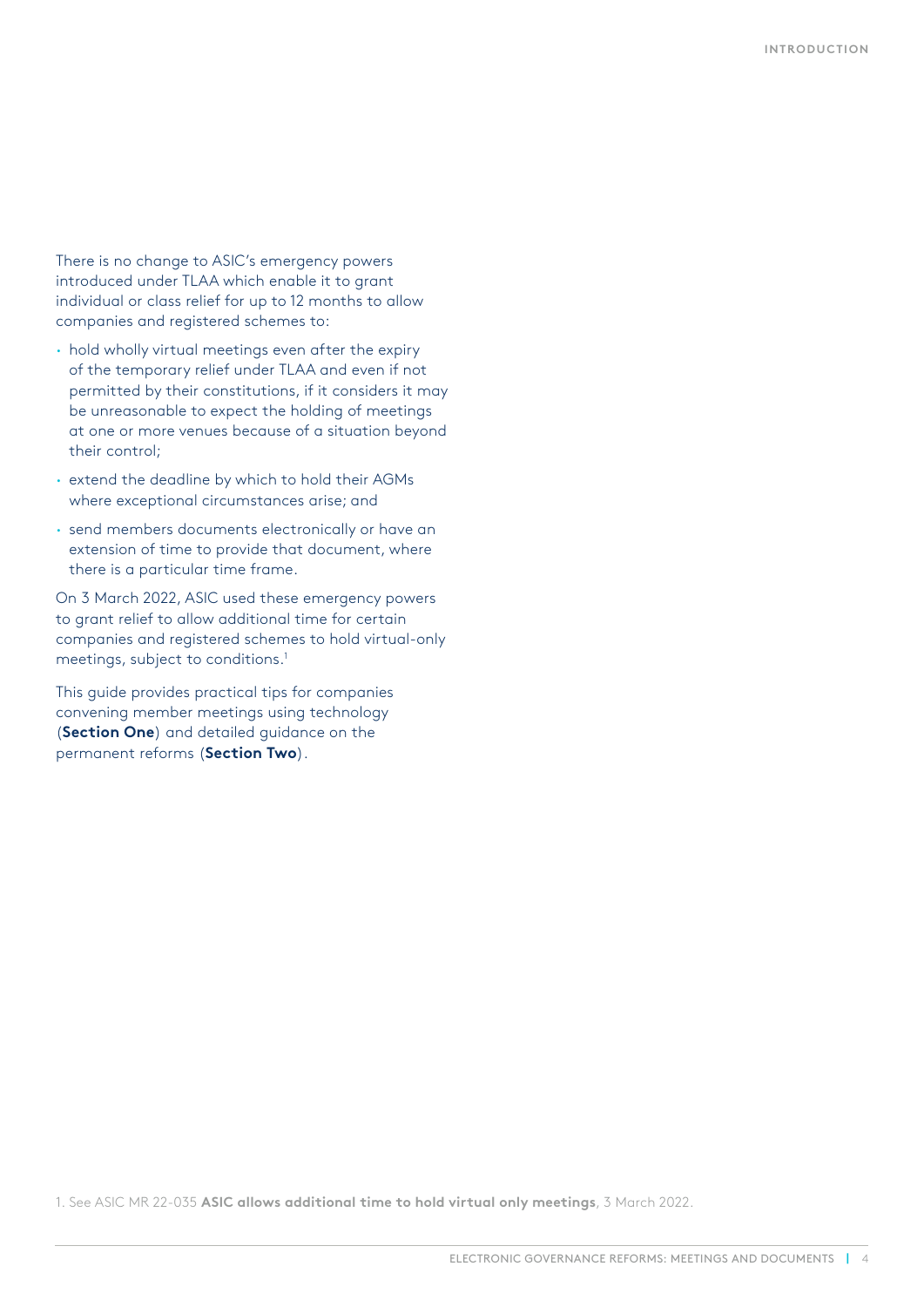## <span id="page-4-0"></span>Section One | Tips for convening AGMs

It remains to be seen whether the threat of outbreaks of COVID-19 (including new variants), particularly in the major capital cities, will continue. Companies should have in-built flexibility in their AGM arrangements to ensure they can move quickly, if circumstances change. The following suggestions may assist in planning and conducting AGMs, whichever the preferred format, in the current environment:

- **·** Contact your registry and technology provider to discuss arrangements and contingency plans registries and technology providers made a number of enhancements to their technology platforms in 2020 and 2021. They should be able to advise about features which may enhance members' experience, including options to meet requirements for members to be able to submit questions orally and in writing.
- **·** Establish a dedicated AGM area on the company website. This area can include the details of arrangements for the meeting, links for webstreaming and can be updated to reflect changes to the situation such as changes following public health announcements if further outbreaks of COVID-19 occur. You may also wish to include a short video demonstrating how to use the meeting platform.
- **·** Encourage proxy and direct voting. Include specific provisions in the notice of meeting encouraging members to vote by proxy or directly. Facilitate direct online voting and online proxy lodgement given that postal services remain slower than pre-COVID-19. Supplement this with appropriate messaging on the company website. While members can choose any proxy they want — encourage them to choose the chair, to avoid requiring other proxies to attend in person.
- **·** Establish an online member Q&A for the AGM. Members can post questions related to the business of the AGM. To the extent practicable, this should be kept up to date with answers up to the deadline for proxy voting. Questions can also be answered at the AGM if the AGM is live streamed — see below.
- **·** Encourage members to provide email addresses and mobile phone numbers as part of preregistration, to facilitate member communications and updates in the event of public health announcements following further outbreaks of COVID-19.
- **·** Consider pre-registering attendees. It may assist in assessing the number of attendees and enable proxy cards to be collected swiftly. In the last two years some companies used QR codes which lead to greater efficiencies. It will also assist in minimising queues at the registration / identification desk. You will also need to check with the venue whether there are any limitations on the size of events.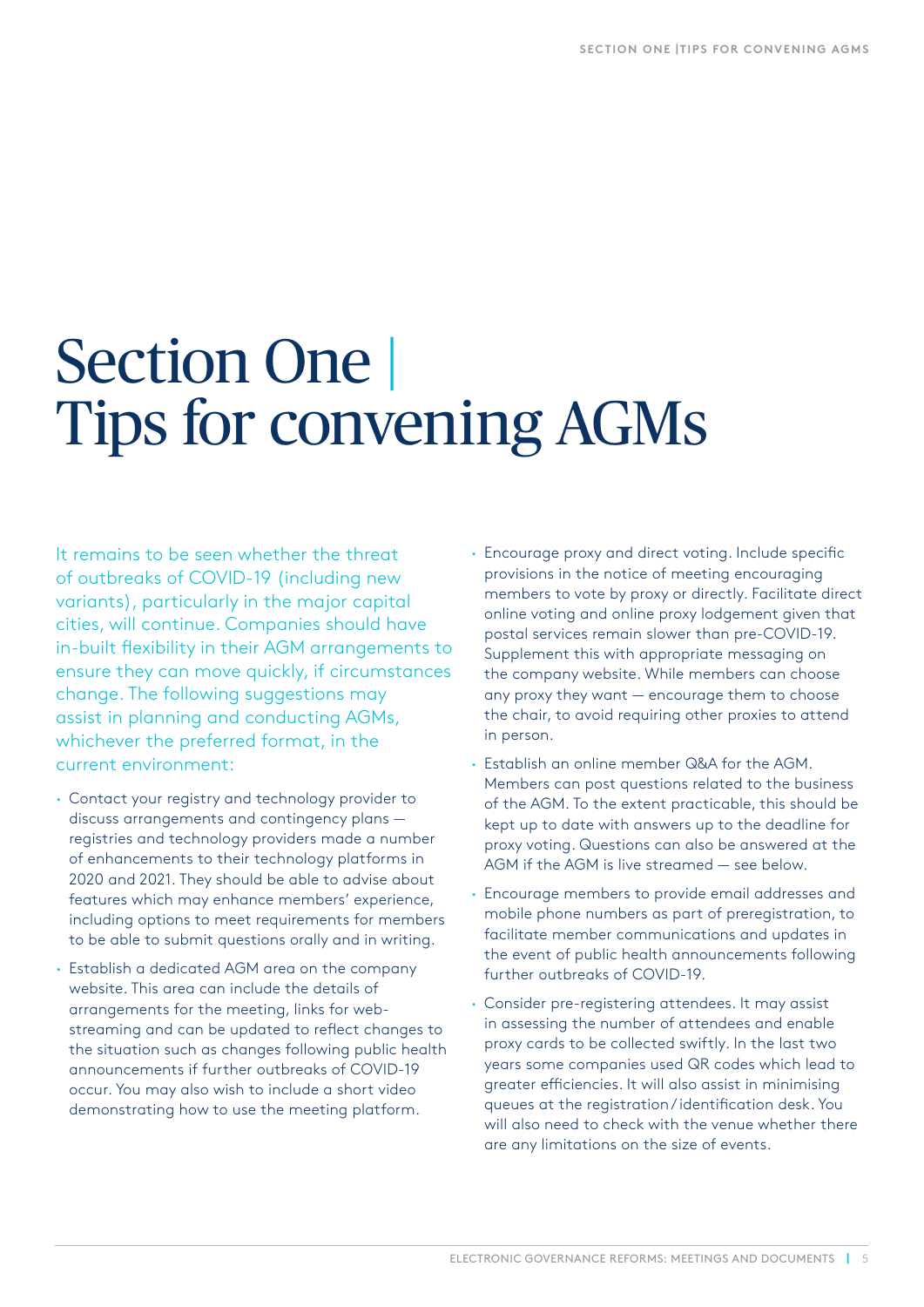- **·** Consider whether you will provide refreshments and any other complimentary offerings before and after a physical meeting. The venue for the meeting may have its own requirements.
- **·** Ensure, if required, you have arrangements in place for COVID safe check-in at a physical meeting and check whether COVID marshals are required, if there are likely to be a significant number of attendees at the meeting. Companies may also need to have limits on the number of attendees at physical meetings to comply with local restrictions.
- **·** If you have not already done so, consider how your company will comply with the requirement to give members attending using virtual meeting technology, a reasonable opportunity to exercise orally and in writing a right to ask questions and make comments. Technology has rapidly developed in this area over the last two years and there are many factors that may affect the meeting experience. Larger companies may consider it appropriate to provide external telephone lines for online attendees to dial into the meeting to ask questions, or, if available, enabling the audio question feature on the company's online AGM platform. Smaller companies may rely on free online conferencing software with in-built audio features. While a small number of companies used telephone lines at their 2020 and 2021 AGMs, they were costly and not widely used by members. However, another consideration is that the audio quality of an in-built microphone in an online platform will vary depending on the type of device and internet connection used by the individual member asking the question. It is not necessary to offer more than one facility for asking questions orally. Companies should consider whether they will require members to verify their identity before asking a question orally. Verification processes may enhance security but may also add cost and delays. To enhance security and to enable organisations to estimate demand, those using telephone lines may consider requiring members to contact their registry to obtain a verified access code ahead of the meeting. The process for asking questions orally, including any requirement to contact the registry, should be clearly explained in the notice of meeting. Registries and technology providers will be able to assist with more information.
- **·** It is good practice for as many of the directors as possible to attend the AGM, but (other than the requirement for a person to chair the meeting) this is not a legal requirement, and it therefore does not invalidate the meeting if some (or most) are unable to attend. Most constitutions provide that the chair of the board should also chair members' meetings. If directors are standing for re-election, it is preferable that they attend the meeting either physically where possible or by video link
- **·** Confirm any applicable travel restrictions or potential delays for overseas resident directors. If they are not able to attend the meeting in person, they can be available for questioning via video link. If overseas directors will be joining the meeting via video link you will need to consider differing time zones.
- **·** The auditor of a listed company is required to attend the AGM, and therefore provisions for the auditor to attend should be arranged. Check with your auditor in advance about any requirements they may have as they are likely to be attending numerous AGMs.
- **·** Be conscious of privacy issues and notify members if it is possible or likely that the meeting will be recorded.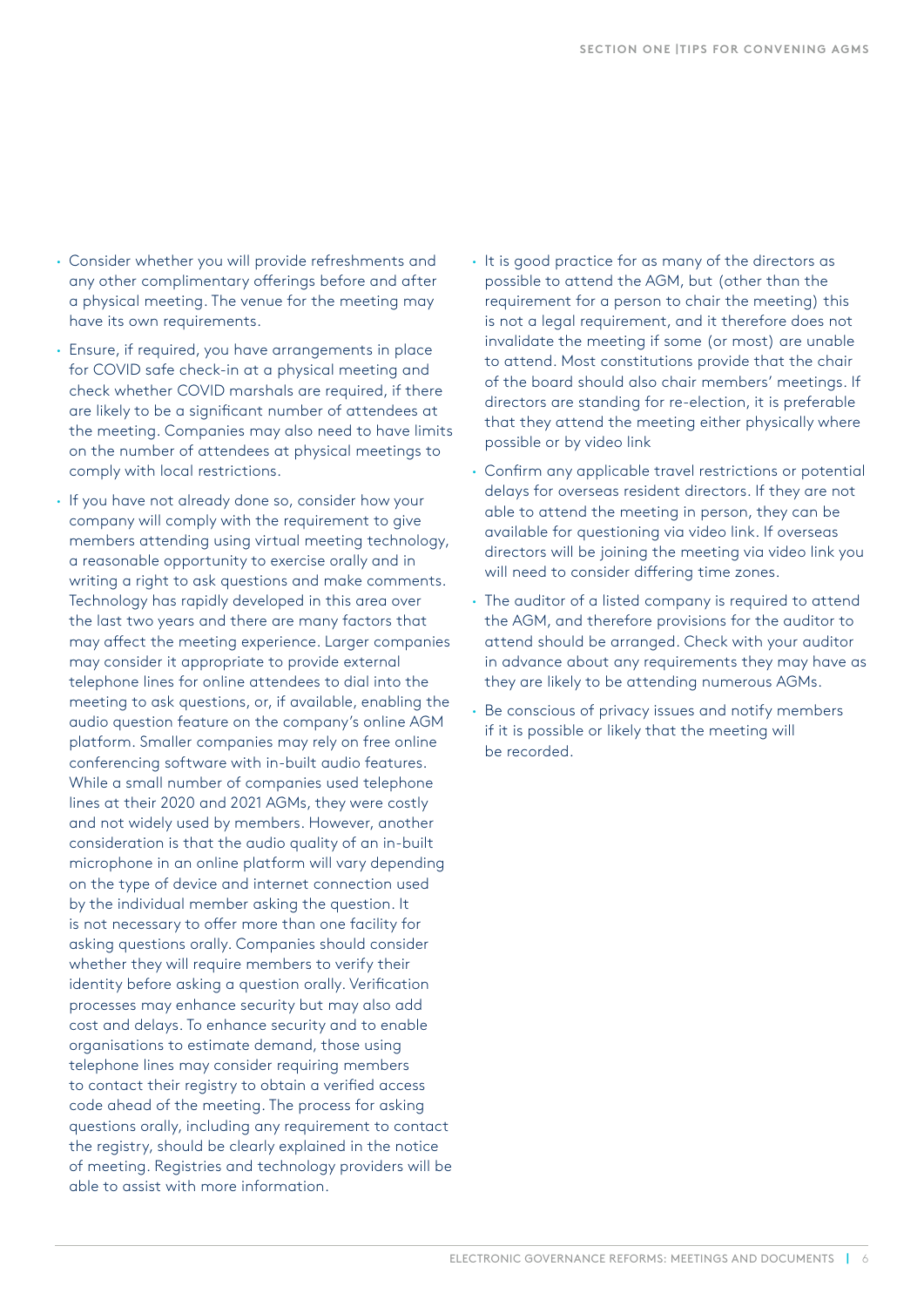## <span id="page-6-0"></span>**Holding meetings using technology**

### **Pre-meeting**

- **·** Check your constitution regarding any provisions affecting the AGM, including direct voting.
- **·** There are some key practical changes to the processes and procedures of an AGM using technology which need to be addressed before the meeting date. You will need to contact your registry and technology provider to discuss arrangements. Key to the successful execution of your AGM is a secure, robust platform that can provide a seamless experience for members. Your chair will want to be involved in the decisions on what technology to use and how the meeting will be conducted.
- **·** Decide what experience your members will have. A video webcast will allow attendees to see and hear almost as if they are in the room. Another option is to hold the meeting via audio only webcast with the use of slides. This will allow members to hear but not see the speakers. You should aim to hold a meeting that facilitates effective interaction between members and the board and 'feels' as much as possible like a physical meeting. Decide the technology option that will enable voting and questions. There are various technology offerings that provide online platforms some with an inbuilt ability to ask questions orally or by using telephone lines, providing members with the ability to vote, submit questions online or call in with questions. You should ask potential providers if they can offer a secure log- in, both real-time and presubmitted questions, and real-time voting. You should also review processes for how you will verify whether someone is a shareholder. This is especially relevant for when you are allowing members to participate, for example, asking questions, by telephone.
- **·** It is important to engage early and often with your internal IT team. If you are using an external technology provider, it is best to facilitate two-way contact between your IT team and the provider. This will enable the proper consideration of firewall access, the risk of cybersecurity breaches and other technical matters. Where companies have issues with internal firewalls, they may wish to consider using a separate studio or a production company to assist with the smooth running of the meeting.
- **·** Companies holding hybrid or virtual-only meetings may also consider pre-registering attendees to enable better planning for in-person attendance versus that for the virtual component of the meeting. Understanding the number of virtual attendees may determine the choice of platform provider and technology options available.
- **·** Consider pre-recording a video of the 'housekeeping' and procedural elements of the meeting. Companies report this enabled the virtual component of the meeting to flow better.
- **·** Carefully consider the clarity and simplicity of the login instructions provided to members and guests at the meeting. Some retail and institutional members reported login difficulties during the 2020 and 2021 AGM season. It may help to test these instructions with internal staff who are unfamiliar with the login environment before sending to members.
- **·** If you are filming from a specific location, you may need to engage with an audio-visual service provider — usually your registry provider will arrange this on your behalf.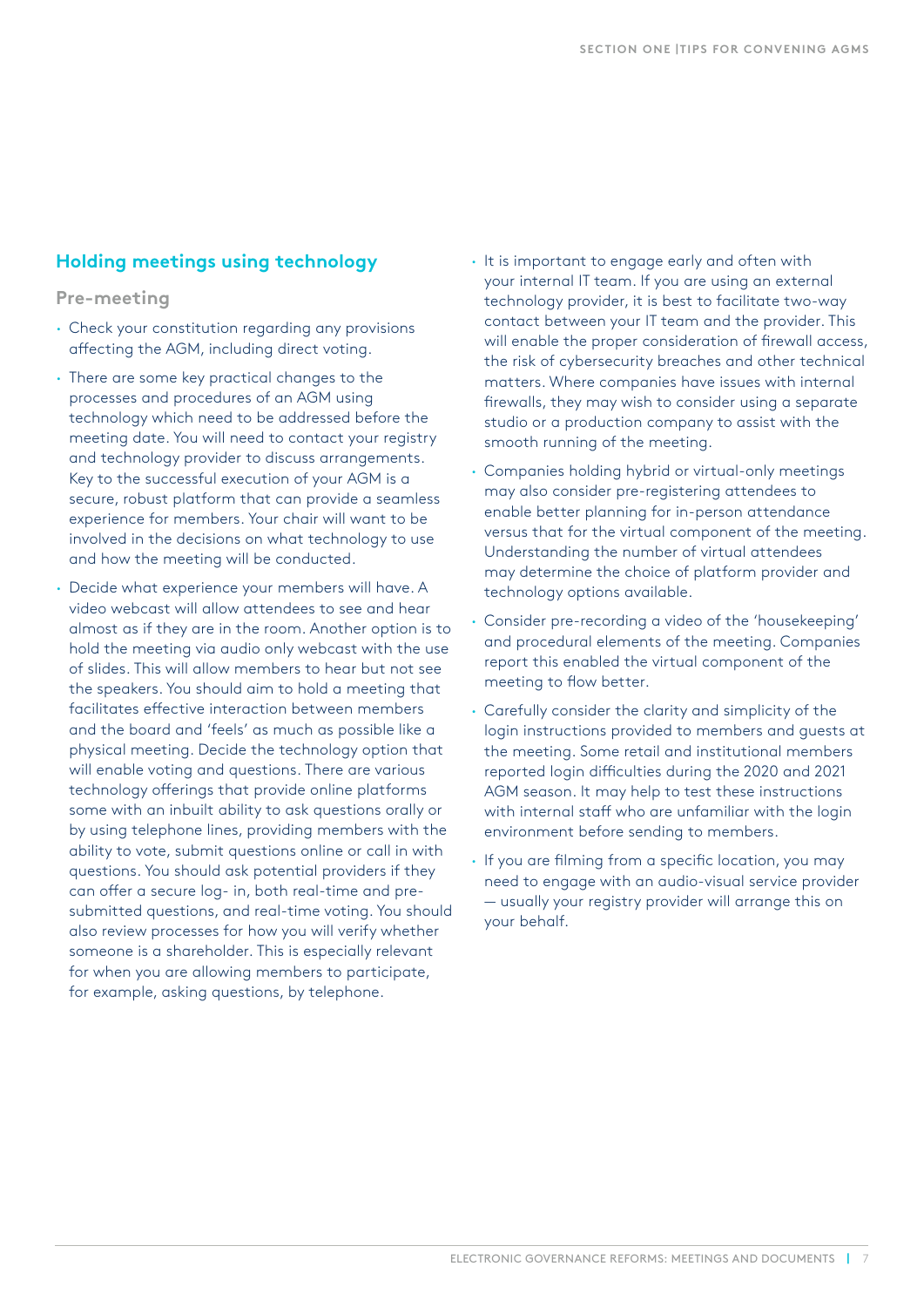- **·** Who will host your meeting and act as moderator of the Q&A? A host, typically the webcast provider, will usually introduce and facilitate the meeting, while the moderator is required to field questions from the online audience. It is strongly recommended that you appoint a moderator to field questions from the online audience rather than leave it for the chair to review the questions — see more detail about questions below.
- **·** If the chair is up for election at a hybrid or virtual meeting, ensure there is a director or other person available to assume the chair during the election and ensure they are included in planning, preparations and rehearsals.
- **·** Ahead of the AGM, hold rehearsals to test the technology that will be used to facilitate the meeting and confirm that the chair and key stakeholders are comfortable with it. One way is to conduct some test scenarios with the chair, the CEO and other board members and staff participating as members. There will most likely be a time lag between the shareholder and chair experience and you will need to take this into account in your planning. Ensure you hold rehearsals preferably on the same day of the week and at the same time of day as the AGM to test whether internet speeds will be adequate for the meeting. Be aware that there is high demand for meeting technology providers' services, and it would be prudent to secure bookings for their services sooner rather than later.

#### **At the meeting**

**·** You will also need to consider what will happen if the technology supporting the AGM fails, for example because of widespread network outages. Your service provider should have full redundancy built into their platform to ensure audio and visual back up if required. An alternative chair's script/AGM procedures can be prepared. Consider locating the meeting moderators with the technology team so they can communicate easily if required. Include in the communications with your members your plan B if something happens with the technology during the meeting.

- **·** Be aware that a shareholder's experience and ability to participate will depend on the internet speed where they are located and their own equipment. You may need to have trouble shooting tips available on the AGM section of the website and some registries provide a telephone number for members to contact for assistance.
- **·** If any directors or senior executives will be joining the meeting via technology, consider whether they will need a full audio-visual link to the meeting to enable them to address the audience or whether they only need to observe. The speed and reliability of their internet connections may be an issue. If they are attending from home and will be on camera, a professional backdrop should be considered. There should also be a plan in case their internet connections fail.
- **·** It is important that members can communicate during the meeting and ask questions about how to use the technology. Companies can consider using technology that gives them the ability to communicate with members via email or phone (a help line) during the meeting. Details of the helpline should be included on the AGM page on the company website.
- **·** Open the poll for voting at the beginning of the meeting and, before closing the poll, make sure that the chair gives a clear notice that they are about to do so and provide a short window, around three to five minutes, for members to have a final opportunity to cast their votes. This notice can be given simultaneously with the chair closing the poll.
- **·** Listed companies should be aware that the new legislation requires that voting on all resolutions set out in the NOM must be conducted by poll procedural motions may still be put to a vote by show of hands.
- **·** Ensure the length of the addresses is as concise as possible and, for listed companies, ensure any chair or CEO speeches are lodged with ASX as required by the ASX Listing Rules prior to the AGM. For unlisted companies, consider pre-releasing statements so that the AGM is more of an update.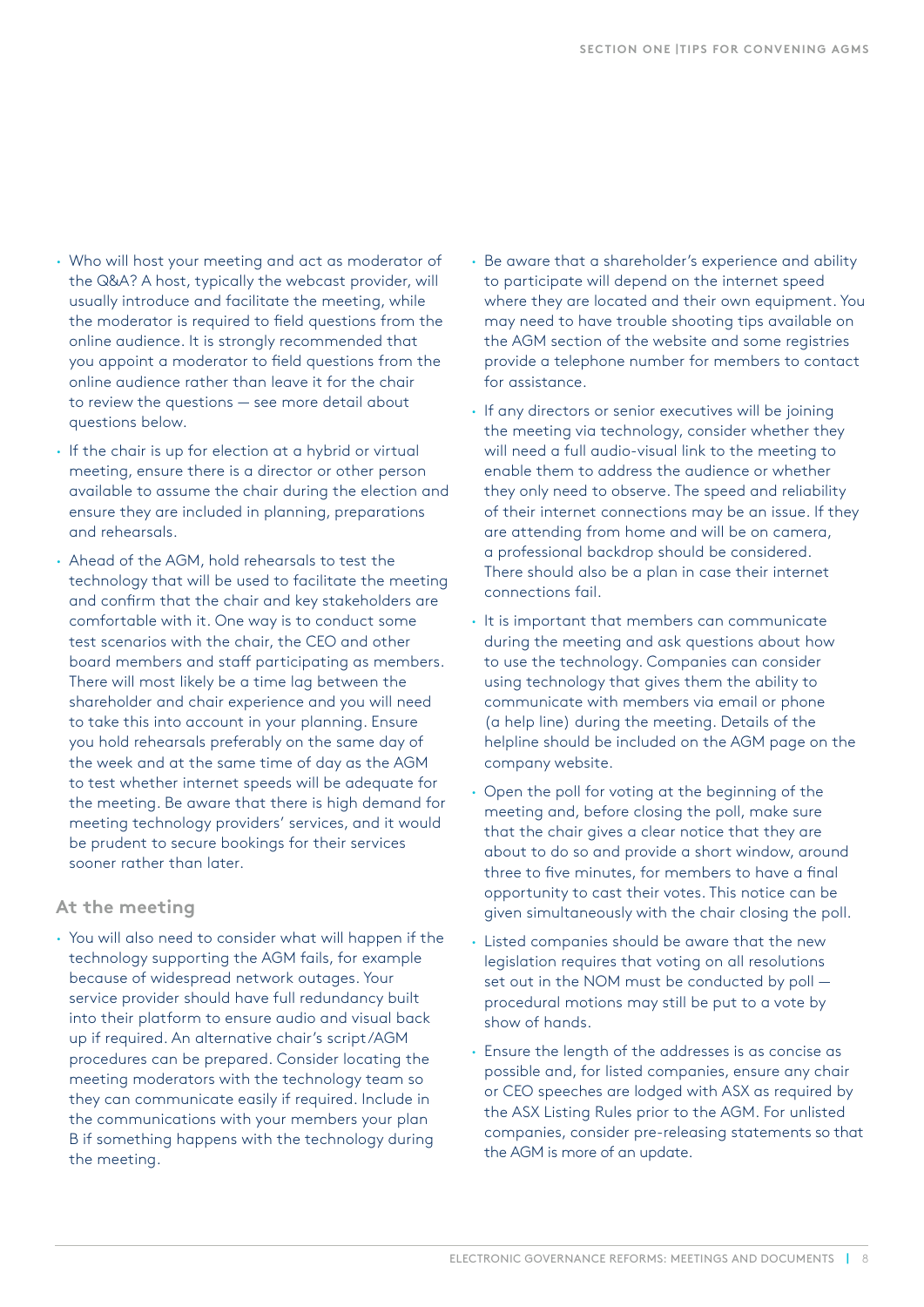#### **Member questions**

- **·** During the 2020 and 2021 AGM seasons many companies used online platforms which enabled members to submit questions orally or in writing. Be aware that it may take members time to type their questions into the platform and allow sufficient time to enable members to submit questions. Some chairs adopted the practice of opening up the Q&A session early in the meeting to enable members to submit written questions online. They also signalled clearly to the meeting when they would close the Q&A session to enable members to submit final questions, either orally or in writing.
- **·** Ensure the Chair's position about questions that are practically similar is clear. For instance, it is within a Chair's discretion to decline to address repetitive or duplicative questions separately. However, it is important to manage members' expectations, and to consider that there may be nuances in questions that would be lost if questions were grouped. Where a question is practically identical to others previously addressed, and the chair does not wish to address it separately — they should acknowledge that other members have asked questions along the same lines as the one that was answered.
- **·** Be especially mindful in a meeting using technology that there is a risk that members do not feel 'heard'. Therefore, make a special effort to address as many relevant questions as possible. The goal of the meeting should be to ensure members as a whole have a reasonable opportunity to participate. In 2020 and 2021 some companies read out questions fully to ensure members knew the meeting had 'heard' their questions.
- **·** Ensure you keep a record of questions and comments received both before and during the meeting (except for any inappropriate or defamatory questions/ comments). Companies may wish to consider making this available on their websites within a short time frame of the meeting occurring. This record should not form part of the minutes of the meeting.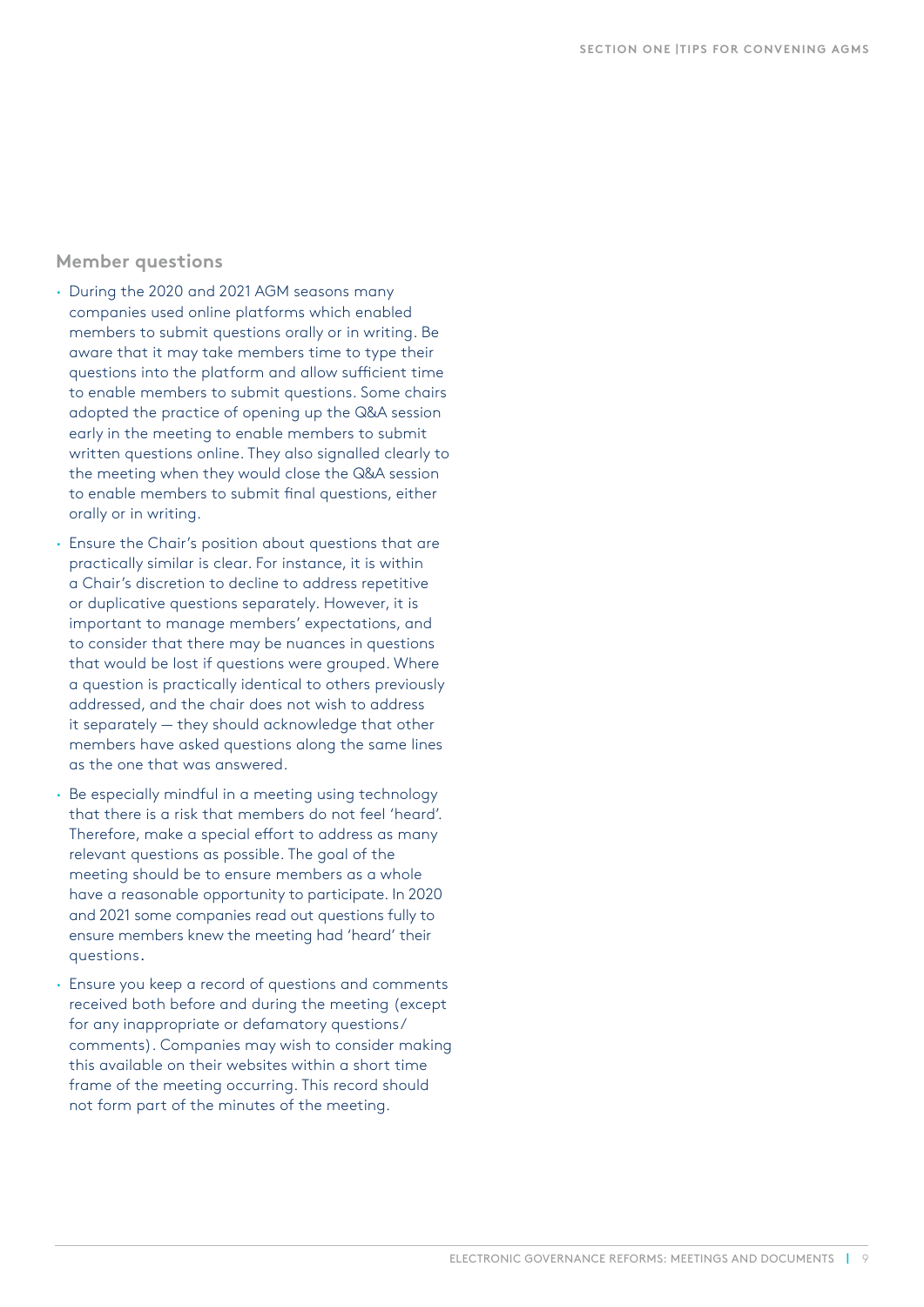## <span id="page-9-0"></span>Section Two | Detailed guidance on permanent reforms

## **1. Convening meetings using technology**

Directors' meetings may be called or held using any technology consented to by all the directors and a consent may be a standing one – section 248D.

Companies may hold members' meetings, physically, as a hybrid (that is a combination of a physical and virtual meeting) or using virtual meeting technology (only, if expressly permitted by their constitution) section 249R. A similar provision applies for registered schemes — section 252P. The ability to hold physical meetings will continue to depend on any restrictions on physical gatherings in force at the time of the meeting in any physical location that the meeting is to be held.

Under section 249RA, the place and time of a:

- **·** physical meeting at one physical venue is the place and time at the physical venue;
- **·** hybrid meeting (that is, at more than one venue, physical and online) is the place and time at the main physical venue of the meeting set out in the notice of meeting (**NOM**); and
- **·** virtual meeting is the registered office of the company and the time at the registered office.

The meeting must be held at a 'reasonable time' which must be reasonable at the location of the meeting, the main location or at the location where the meeting is taken to be held – section 249S (3). Similar provisions apply for registered schemes – sections 252PA and 252Q (3).

The NOM for a physical meeting must specify the date, time and place for the meeting, and, if there are two or more physical locations, the date and time for the meeting at each location, and the main location for the meeting. If **[virtual meeting technology](http://www5.austlii.edu.au/au/legis/cth/consol_act/ca2001172/s9.html#virtual_meeting_technology)** is to be used there must be sufficient information in the NOM to enable members to participate using the technology  $-$  section 249L (1)(a)(iii).

Registries and technology providers can assist with facilitating hybrid and virtual AGMs.

From 1 April 2022 virtual meetings are only possible where they are expressly required or permitted by a company's constitution, subject to ASIC's instrument. Where a company's constitution does not currently permit virtual meetings, it may wish to consider amending its constitution during the 2022 AGM season by way of a special resolution, to enable it to hold virtual meetings.

Members who attend a physical meeting or by using virtual meeting technology are taken for all purposes to be 'present' at the meeting while so attending section 249RA (3).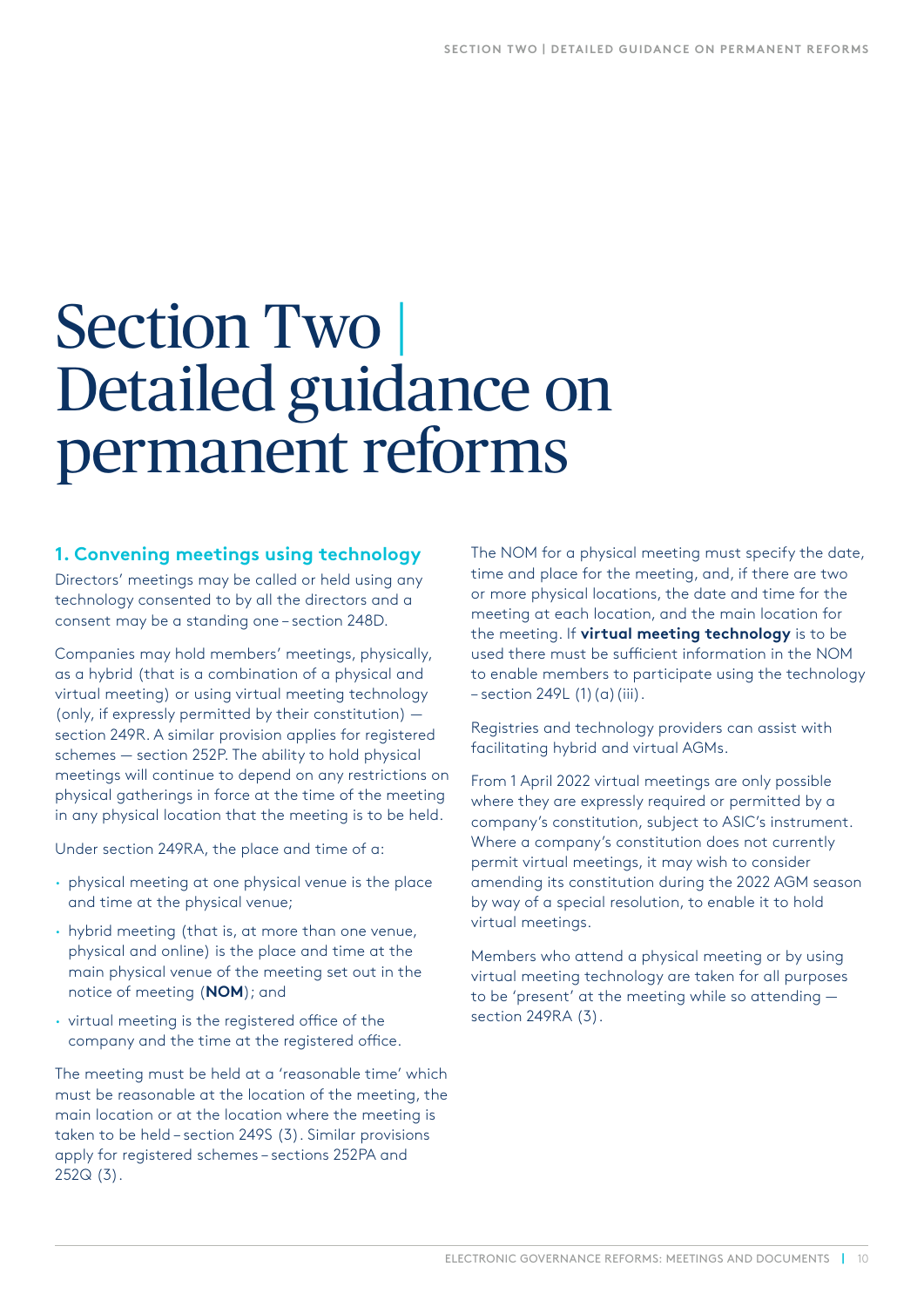<span id="page-10-0"></span>Under a new section 250JA (1), listed companies must conduct polls if:

- **·** the NOM sets out an intention to propose a resolution;
- **·** the company has given notice of a members' resolution under section 249Q; or
- **·** a poll is demanded.

This requirement cannot be overridden by a company's constitution — section 250JA (2).

## **2. ASIC Instrument allowing additional time for the holding of virtual only meetings**

On 3 March 2022, ASIC **[announced](https://asic.gov.au/about-asic/news-centre/find-a-media-release/2022-releases/22-035mr-asic-allows-additional-time-for-holding-virtual-only-meetings/)** the making of **[ASIC](https://www.legislation.gov.au/Details/F2022L00242)  [Corporations \(Virtual-only Meetings\) Instrument](https://www.legislation.gov.au/Details/F2022L00242)**  [2022/129](https://www.legislation.gov.au/Details/F2022L00242). Under this instrument, ASIC granted relief to allow additional time for certain companies and schemes to hold virtual-only meetings, subject to conditions. The instrument gives all listed companies and listed and unlisted schemes, the option to hold virtual-only meetings for an additional two months until 31 May 2022. Unlisted companies have an additional month, to 30 June 2022 to align with the extended deadline for unlisted public companies with 31 December 2021 year ends to hold their AGMs.

To rely on the relief the directors of a company or responsible entity must pass a resolution that it would be unreasonable for the company or scheme to hold a meeting of its members wholly or partially at one or more physical venues, due to the impact of the COVID-19 pandemic.

This extension is in addition to the temporary amendments allowing the use of virtual technology to convene and hold meetings, including hybrid and virtual-only meetings that are due to expire on 31 March 2022. ASIC has also indicated it may consider relief for other entities on a case-by-case basis, where appropriate.

## **3. Meeting-related documents including notices of meeting**

Part 1.2AA Division 2 inserted by the Act deals with documents to be sent to directors, members, auditors and others — 'covered documents' — which includes:

- **·** a document that relates to a meeting of members of the company or registered scheme including a class meeting;
- **·** a document that relates to a resolution to be considered by members of a company without a meeting;
- **·** an annual financial report of a company, a registered scheme or a disclosing entity; and
- **·** a notice of members' rights to receive documents in their preferred format.

The Act amends section 249J of the Corporations Act to ensure members can be notified of meetings electronically.

Section 110D provides that documents may be sent to members physically, by sending sufficient information physically to enable electronic access (a postcard or notice of access) or electronically. Electronic sending is permitted on the proviso that when sent, it is reasonable to expect the document would be readily accessible — subsection 110D (2). Under subsection 110D (3), annual reports may be 'sent' by publishing them on a website.

Members can elect to be sent documents in physical or electronic form — subsection 110E (2). They can also elect not to receive documents at all or to receive only some documents — subsections 110E (4) and (5). In practice, this may prove challenging for companies where members frequently change their elections.

It is a strict liability offence to fail to take 'reasonable steps' to comply with a member's election to receive documents (section 110F) or not to be sent documents (section 110G).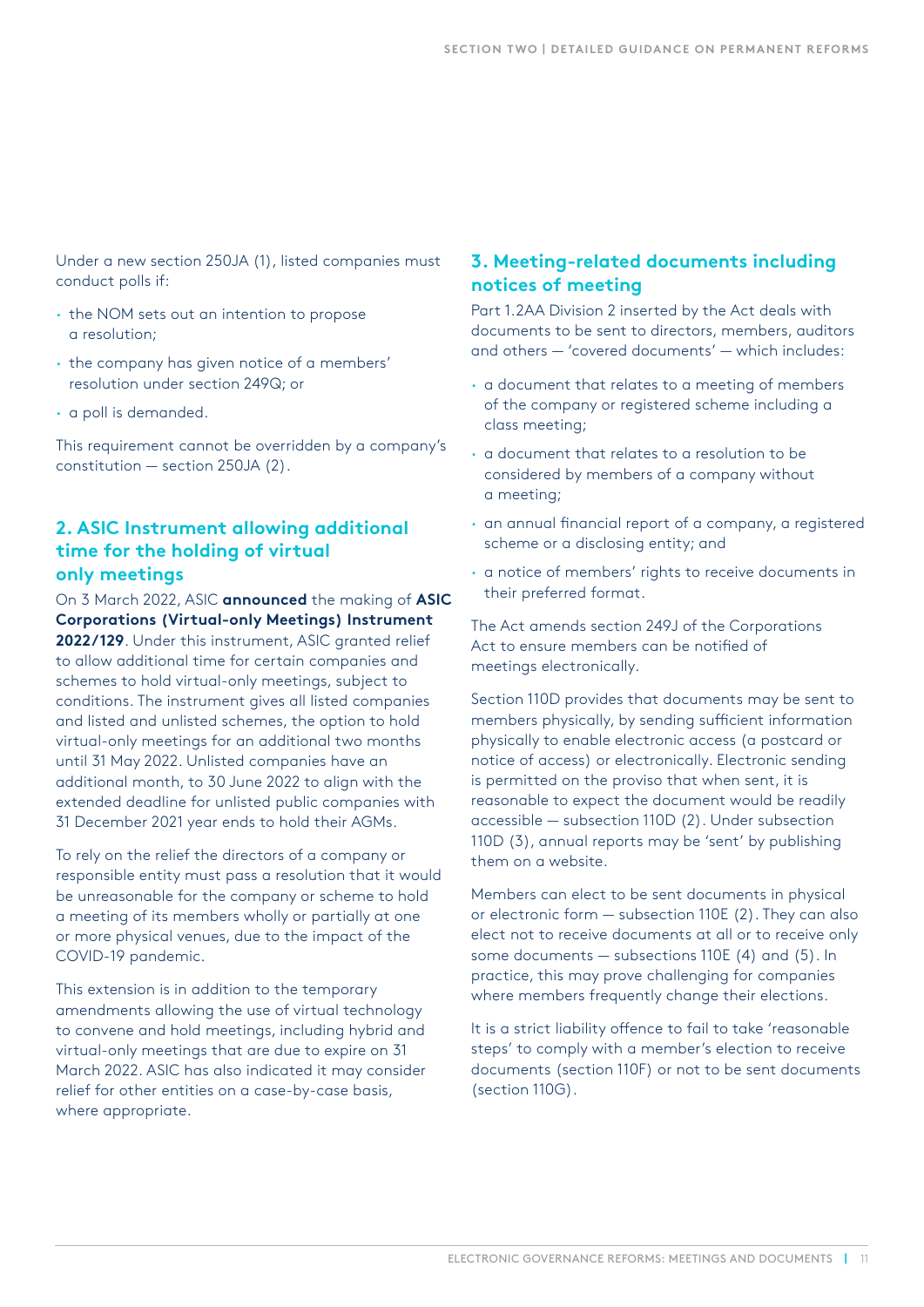<span id="page-11-0"></span>Members can also make 'ad hoc' requests to be sent documents in a particular form — section 110J.

Under section 110K public companies must notify members of their right to elect to receive documents either physically or electronically or not to be sent documents 'at least once' each financial year or must make such a notice available on their website.

Companies may have various communications preferences for various types of member communications in place. Companies should consult their registries about what elections are in place. Where a member has multiple and/or potentially conflicting elections, or the wording of a particular election is unclear, companies may wish to seek legal advice.

Listed companies must include in their NOM a physical place to send proxies, or sufficient information to enable members to provide proxy documents by electronic means: section 250BA(1).

#### **Elections made prior to the commencement of the Act**

Importantly under sections 1687D–H, where members' elections to receive documents in physical or electronic form have been made after the commencement of the TLAA but prior to commencement of the Act, there is no requirement to re-elect their request.

Such elections will be taken as standing elections unless members notify the company or registered scheme.

## **4. 'Reasonable opportunity to participate'**

Section 249S provides that companies must give the 'members entitled to attend the meeting, as a whole, a reasonable opportunity to participate in the meeting'. In practice this requires:

- **·** it must be reasonable to hold the meeting at the time at the physical venue or deemed venue — subsection 249S (3);
- **·** if there is only one physical venue (whether or not virtual meeting technology is also being used), it must be reasonable to hold the meeting at that venue — sub-section 249S (4);
- **·** where there is more than one physical venue, (whether or not virtual meeting technology is also being used), it must be reasonable to hold the meeting at the main venue set out in the NOM sub-section 249S (5);
- **·** where there is more than one physical venue, (whether or not virtual meeting technology is also being used), the technology used to hold the meeting at more than one venue must be reasonable — subsection 249S (6);
- **·** if the meeting is held using virtual meeting technology (whether or not it is being held at one or more physical venues), the virtual meeting technology must be:
	- reasonable; and
	- allow the members entitled to attend and who do attend using the technology, as a whole to exercise, orally and in writing, any of their rights to ask questions and make comments — sub-section 249S (7).

Members must also have an opportunity to vote in real time, even if they already have an opportunity to vote before the meeting. However, they may also be given the opportunity to record a vote in advance of the meeting if they choose. – section 253Q (4).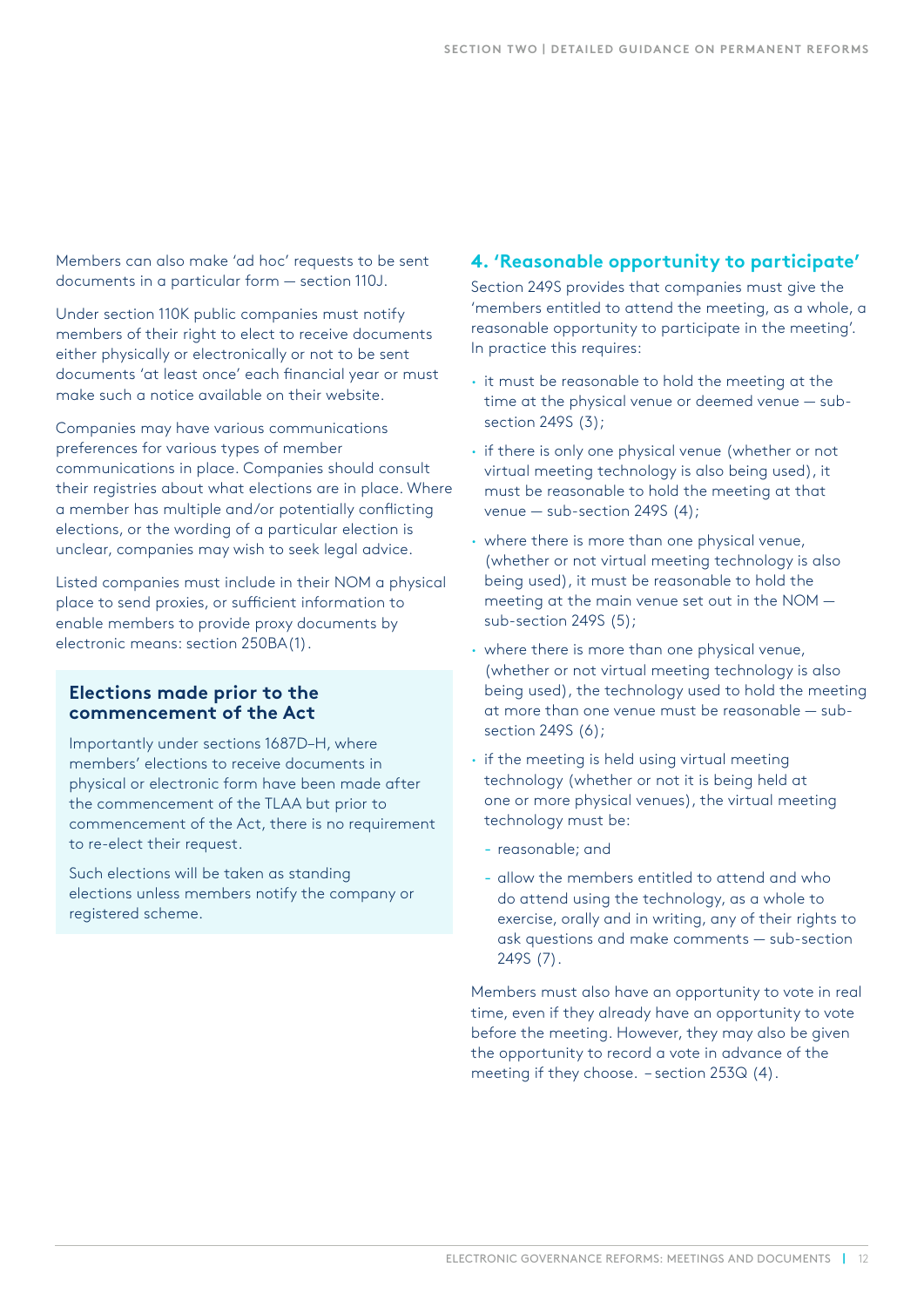<span id="page-12-0"></span>The *[ASIC Guidelines](https://asic.gov.au/about-asic/news-centre/news-items/asic-guidelines-for-investor-meetings-using-virtual-technology/) for investor meetings using virtual technology* (originally developed to assist companies to comply with meeting requirements under the temporary relief measures, but which have since now been withdrawn), nevertheless remain of assistance in outlining a range of practices that may help to achieve this reasonable opportunity to participate:

- **·** Members participating virtually should be able to follow the proceedings of the meeting uninterrupted.
- **·** Changes to account for the virtual environment should be tailored, as far as possible, to preserve and promote genuine and effective interaction between members and the directors.
- **·** Members should have a reasonable opportunity to ask questions live during the meeting either online or in person and be able to comment on, and raise questions in response to, presentations, debate and other matters arising at the meeting. There should also be an opportunity for questions about, or comments on, the management of the company, the remuneration report (if relevant) and the auditor (as required by the Corporations Act).
- **·** If a company can review and select members' questions or comments submitted in advance of, and/or at, the meeting, the selection process should be balanced and representative as well as transparent about the number and nature of the questions asked and not answered — and records of questions, comments and responses should be maintained.
- **·** Members entitled to vote on resolutions put at the meeting should have the opportunity to consider responses to questions and debate before doing so and have the same opportunity to vote during the meeting via virtual technology as those attending the meeting in person. This is the case even where it also possible to vote prior to the meeting via proxy or through direct voting.

Section 1322(3A) gives members the right to apply to court to have the meeting invalidated on the basis that they did not have a reasonable opportunity to participate in the meeting. The court will only make an order where it considers there has been a substantial injustice which cannot be remedied any other way.

### **5. Quorums for meetings**

Members who attend a physical meeting or by using virtual technology are taken for all purposes to be 'present' at the meeting — section 249RA (3). Under the Corporations Act (section 1322(2)), a procedural irregularity that has prevented a quorum will not invalidate a meeting where it has not caused any substantial injustice. However, it is preferable that care is taken to establish a quorum, rather than intentionally relying on this provision.

## **6. Independent reports on polls for listed companies and schemes**

Under the new legislation, Part 2G.7 enables members or a group of members holding five per cent of the voting power to request the appointment of an independent person to observe and/or prepare a report on a poll conducted at a members' meeting. Companies and schemes must take reasonable steps to appoint an independent person after receiving a request.

In response to concerns raised by the preparers of this guidance, the Explanatory Memorandum clarifies that there is a rebuttable presumption that an auditor or registry service provider will be independent. It also states that where there is an independent person to observe and/or prepare a report on polls as part of their standard meeting practices this will satisfy these requirements and there is no additional burden on companies.<sup>2</sup>

2. See Explanatory Memorandum at paragraphs 1.103 and 1.105.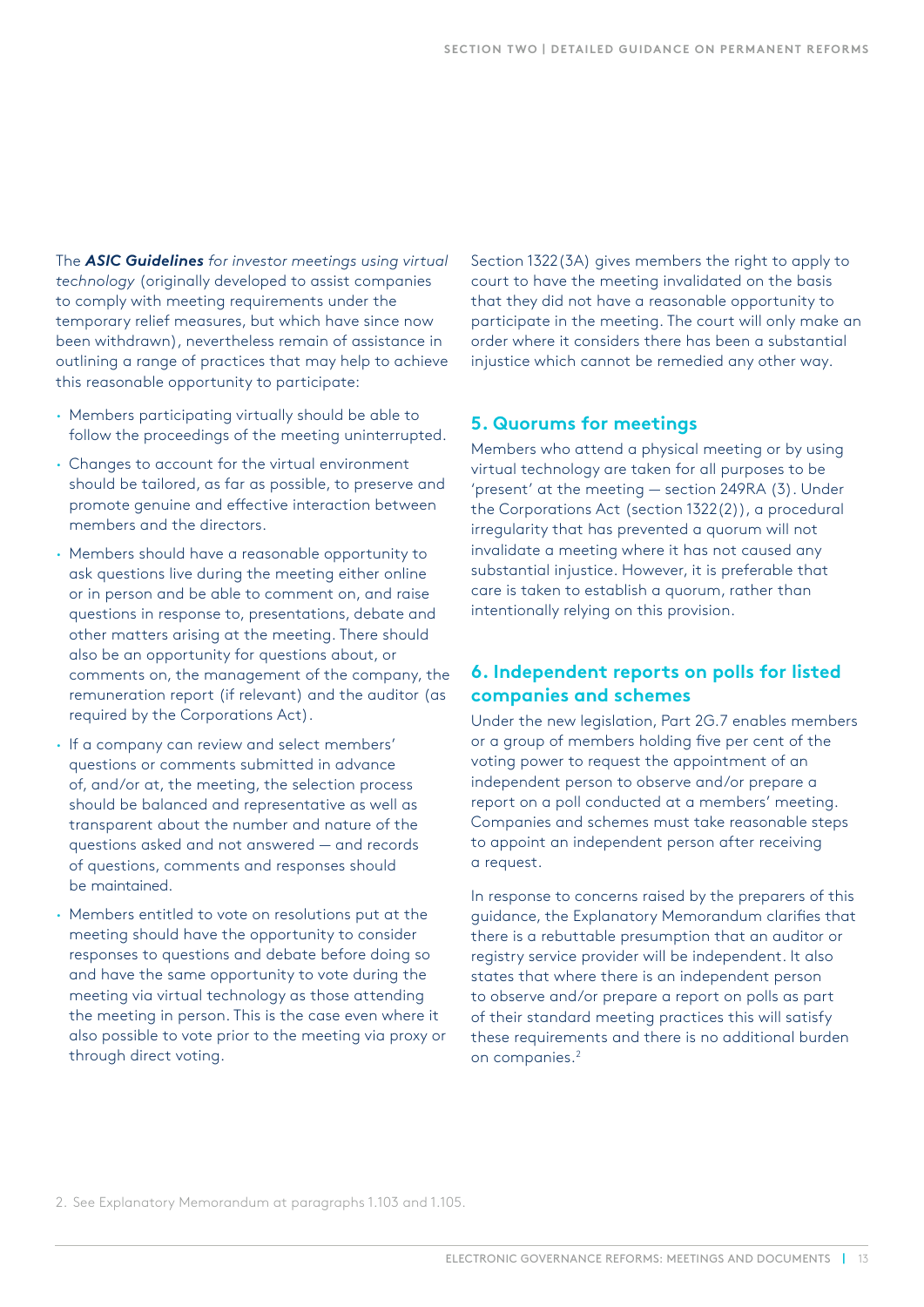## <span id="page-13-0"></span>**7. Signing and executing documents electronically**

The Act includes a new Part 1.2AA which sets out the requirements for how company documents can be validly executed in electronic form.

- **·** Under these changes, when a company executes a document:
	- persons may sign the document electronically
	- the fixing of a seal can be witnessed electronically
	- separate copies of a document may be used by each person executing the document
	- each person executing the document does not have to sign the same form of the document as another person, nor do they have to sign the same page, and the document does not have to include all the information recorded in the document, and
	- a mixture of wet ink and electronic signature methods can be used.
- **·** The new Part 1.2AA enabling an electronic method of signing will apply to:
	- a document, including a deed, to be signed by a person exercising the powers of a company under section 126 or section 127 of the Corporations Act, and
	- a meeting-related document (including a NOM) under the Corporations Act.
- **·** The new legislation also makes the following changes to enable:
	- proprietary companies with a sole director and no company secretary to use the statutory document execution mechanisms, which they currently cannot do, and
	- agents to make, vary, ratify or discharge contracts and execute documents (including deeds) on the company's behalf (without a requirement for the agent to be appointed by deed).

It also clarifies there is no requirement for deeds made under this section to be witnessed.

Minutes of member and director meetings may now be kept electronically and signed by the chair electronically. The minute book may also be provided to members electronically.

The legal requirements for the execution of documents by unincorporated entities and individual persons differ from those of corporations and are typically governed by state law and common law. The Commonwealth, state and territory governments are currently collaborating on reforms to the law governing execution of deeds and statutory declarations by individuals and non-incorporated businesses, and some states have already enacted temporary or permanent reforms in this area.

## **8. Review of legislation**

There is a requirement for an independent review of both the temporary measures under TLAA and the permanent changes relating to virtual meetings within two years of the Act's commencement. If the review does not occur within this time frame, section 1687K of the Corporations Act provides that the changes enabling virtual meetings will cease to apply.

## **9. Additional resources**

**[FAQs – virtual meetings for companies and](https://asic.gov.au/regulatory-resources/corporate-governance/shareholder-engagement/faqs-virtual-meetings-for-companies-and-registered-schemes-held-on-or-before-31-march-2022/)  [registered schemes held on or before 31 March](https://asic.gov.au/regulatory-resources/corporate-governance/shareholder-engagement/faqs-virtual-meetings-for-companies-and-registered-schemes-held-on-or-before-31-march-2022/)  [2022,](https://asic.gov.au/regulatory-resources/corporate-governance/shareholder-engagement/faqs-virtual-meetings-for-companies-and-registered-schemes-held-on-or-before-31-march-2022/)** ASIC

**[Guide to online meetings,](https://www.australianshareholders.com.au/common/Uploaded%20files/Advocacy/Guide_Online_Meetings_Final.pdf)** Australian Shareholders' Association.

**[Virtual member meetings — Guidance for NFPs,](https://aicd.companydirectors.com.au/membership/membership-update/virtual-member-meetings-guidance-for-nfps)  AICD, 2020 and [AICD Director Tools: Virtual](https://aicd.companydirectors.com.au/resources/covid-19/virtual-member-meetings) [member meetings,](https://aicd.companydirectors.com.au/resources/covid-19/virtual-member-meetings)** AICD, 2020

**[Joint Statement on Minutes](https://aicd.companydirectors.com.au/-/media/cd2/resources/advocacy/research/2019/pdf/govinst-aicd-minutes-project-july-2019-final-v2.ashx)**, AICD and Governance Institute of Australia, 2019